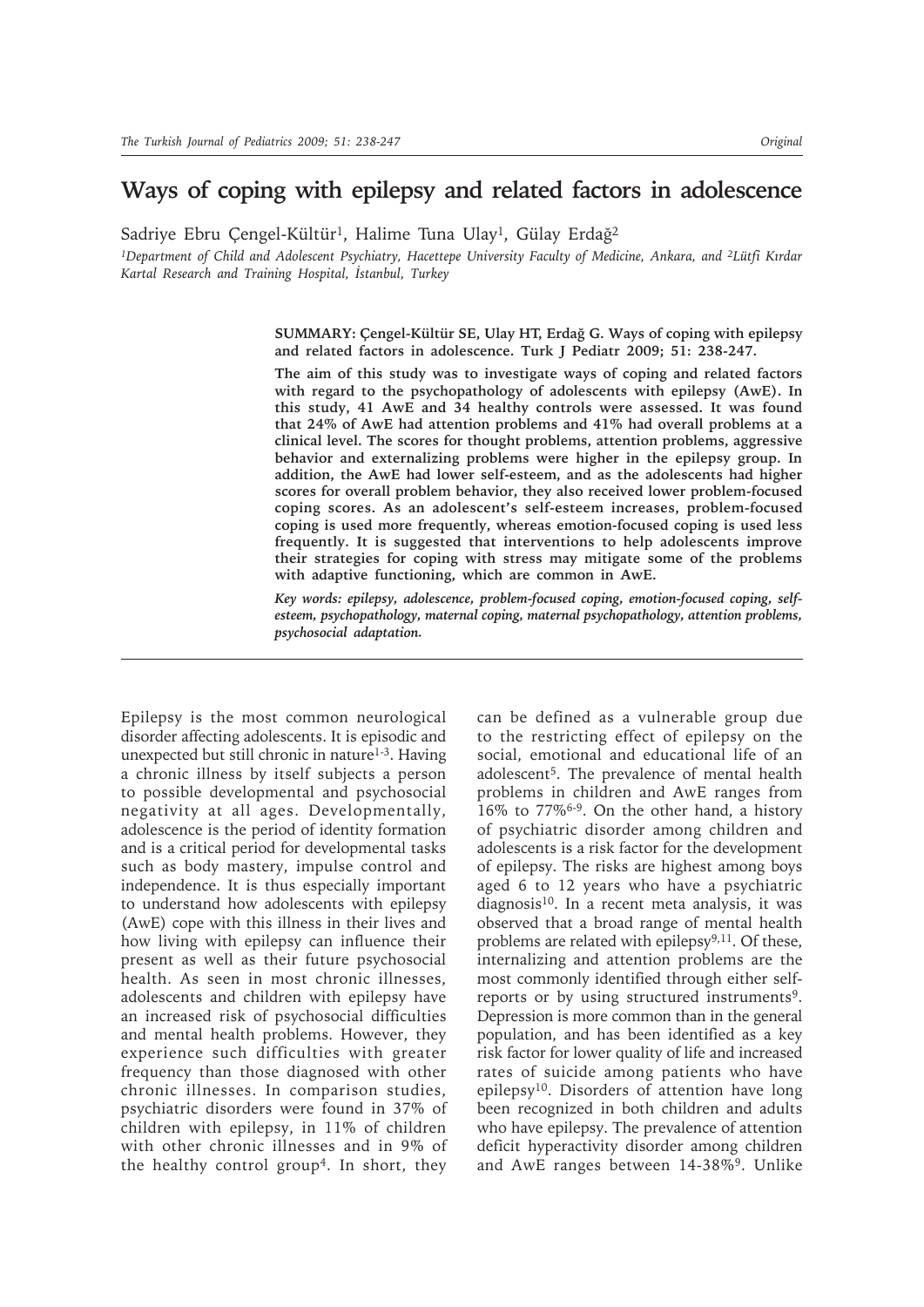adults with epilepsy, psychoses have rarely been described in children and adolescents<sup>10</sup>. Many risk factors related to psychiatric problems were identified, including illness-specific factors (e.g. seizure type, frequency, etiology, age at onset, type and number of antiepileptic drugs, treatment duration), the child's developmental stage, mental retardation, learning problems, cognition, family functioning and health-related quality of life9,12. Of these risk factors, some familial variables were found to be related with coping abilities, such as children's sense of selfconfidence, communication, broad social support, adaptation, and general well-being. In addition, behavioral problems were found to be negatively correlated with these coping abilities<sup>2</sup>.

Having effective ways of coping is found to be an important mediating variable between life stressors and psychosocial adjustment in chronic illnesses<sup>13</sup>. An individual's method of coping with stress is found to affect not only their mental health, but their physical and social well-being as well<sup>14</sup>. Although coping and psychosocial adjustment have been explored in many aspects of various chronic illnesses, research on the coping styles of AwE is sparse. On the other hand, in the case of epilepsy, the coping assessment is found to be important due to its influence on the well-being of patients<sup>15</sup>. Furthermore, maternal coping resources were found as the primary predictor of mothers' responses to their children's medical condition, which is important in the psychosocial adjustment of children and adolescents<sup>16</sup>. Thus, understanding the effect of both the mothers' and adolescents' coping strategies with epilepsy in relation to the psychopathology will enlighten research aiming to explore the formulations of psychopathology in AwE. We hypothesized that AwE would differ from the control group in their coping strategies, and that they would have lower self-esteem and higher parent-reported psychopathology. As for coping strategies, we expected to find corresponding styles between the adolescents and their mothers; we also expected to see parent-reported psychopathology associated with inefficient ways of coping with stress in both adolescents and mothers.

# **Material and Methods**

The study assessed 41 AwE (17 girls, 24 boys), who attended the first pediatric clinic of Lütfi Kırdar Kartal Training and Research Hospital and 34 healthy adolescents (15 girls, 19 boys). Adolescents aged between 13 and 16 years with idiopathic epilepsy who had been regularly followed at the same pediatric clinic for at least one year were invited to participate in the epilepsy group. Adolescents with other chronic illnesses in addition to epilepsy, or those with abnormal neurological examinations, as well as those who were mentally retarded were excluded from the study group. The control group was comprised of adolescents who were matched with the epilepsy group for age and gender, who were referred consecutively to other pediatric clinics of the same hospital with acute physical complaints and a diagnosis of an acute infectious disease, and who voluntarily consented to participate. The exclusion criteria for the control group were the presence of any type of chronic disorder or intellectual insufficiency. Informed consent was obtained from the parents and the adolescents in both the epilepsy and control groups.

The sociodemographic data and medical history were taken from mothers using an interview form prepared by the investigators. Clinic follow-up charts were also used where needed. The interview form prepared by the investigators included questions regarding sociodemographic information and features related to epilepsy such as the duration of the illness, seizure type and frequency and medication used. Intellectual insufficiency was determined by the presence of past mental retardation diagnosis, past or present special education history or school failure (defined as a grade retention of more than two consecutive years). School performance was classified based on the information obtained from the school. In high schools in Turkey, grades range between 0 and 5. Students with cumulative year grade from 4.5 to 5 obtain a high honor degree and from 4 to 4.5 obtain an honor degree. Adolescents with high honor and honor degree were classified as having high school performance; those with passing grades but no honor degree were classified as having medium school performance; and those with one to three failing grades but no grade retention were classified as having low school performance. Socioeconomic status was classified on the basis of family income. Subminimum wage was classified as low socioeconomic level; between minimum wage and its two-fold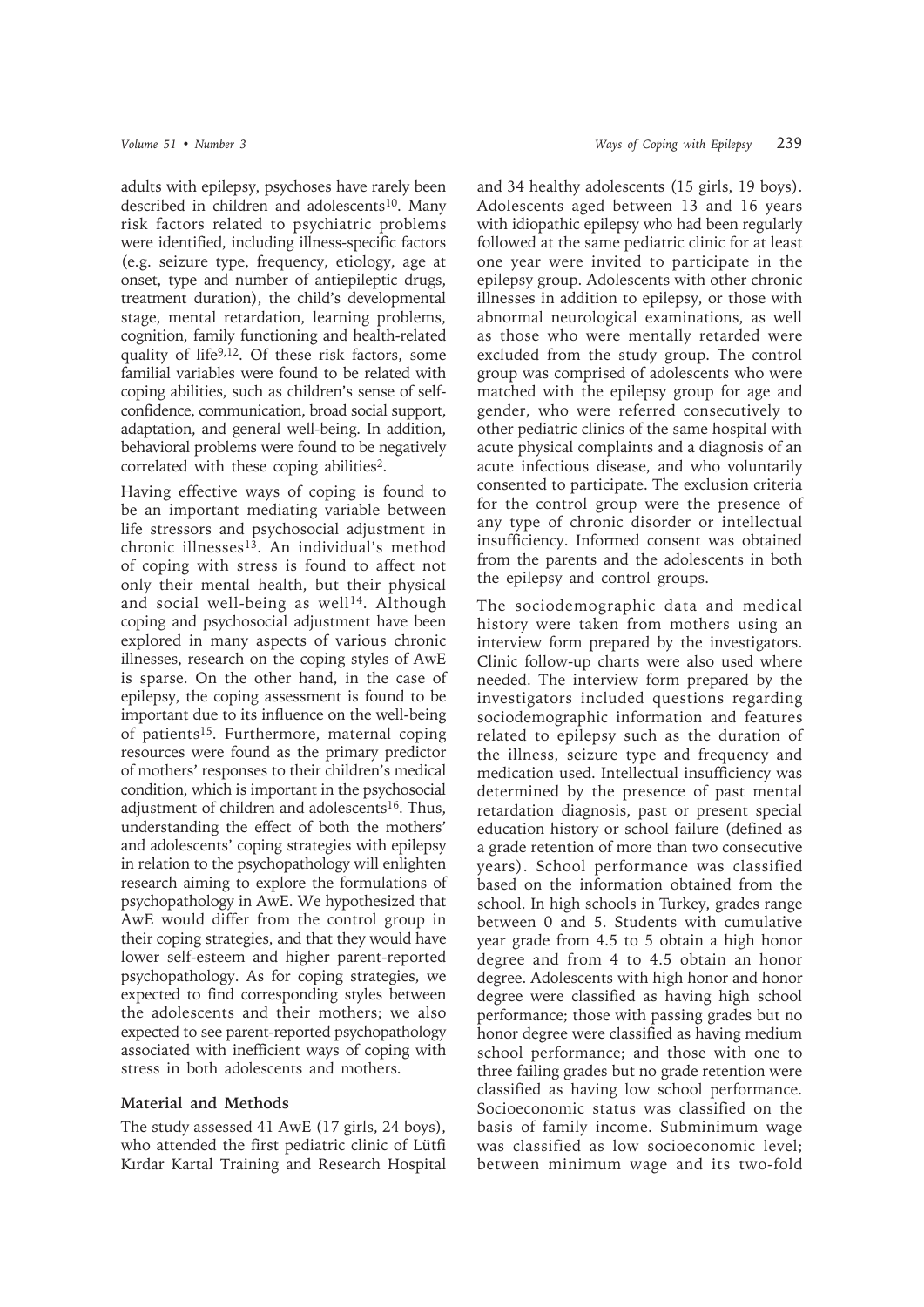as medium; between 2-3 x minimum wage as high; and  $>3$  x the minimum wage as very high. Mothers were interviewed and asked to complete a Child Behavior Checklist (CBCL), Ways of Coping Inventory (WCI) and Symptom Checklist-90-Revised (SCL-90-R) to evaluate adolescents' problem behaviors, maternal coping mechanisms and maternal psychopathological symptoms, respectively. Adolescents filled out the Rosenberg Self-Esteem Scale (RSES) and WCI.

The CBCL for ages 4-18 aims to obtain standardized data on children's problem behaviors as reported by their parents. The CBCL identifies the symptoms of problem behaviors on a 118-item questionnaire. The items make up eight syndrome subscales: (1) withdrawn, (2) somatic complaints, (3) anxious/depressed, (4) social problems, (5) thought problems, (6) attention problems, (7) delinquent behavior, and (8) aggressive behavior. Scores for total behavior problems, internalizing problems, and externalizing problems are derived from these eight subscales. A T-score of 67–70 indicates a borderline clinical range, while a T-score greater than 70 (90th percentile) is indicative of clinically significant behavior<sup>17</sup>. The adaptation and standardization for Turkish children was done by Erol et al.18.

The SCL-90-R, a self-rating inventory, was used to assess psychopathologic symptoms with nine clinical scales for somatization, obsessive compulsion, interpersonal sensitivity, depression, anxiety, hostility, phobic anxiety, paranoid ideation, and psychoticism19. Global Symptom Index (GSI) scores >1.00 are considered to indicate symptoms on psychopathology levels<sup>20</sup>.

The RSES is a 10-item Likert scale with items answered using a four-point scale -from strongly agree to strongly disagree- developed by Rosenberg<sup>21</sup>. The sensitivity and specificity adjustment for Turkish society was done by Çuhadaroğlu<sup>22</sup>. Cronbach alpha was 0.71. Scores range between 0 to 6 and higher scores indicate a lower self-esteem; when classifying, scores of 0-1 indicated a high self-esteem, of 2-4 medium and of 5-6 a low self-esteem for the Turkish adolescent population.

To explore different ways of coping in stressful situations<sup>23</sup>, the Turkish version of the Ways of Coping Inventory (TWCI) was used. Due to Turkish people's tendency to rely on superstitious beliefs and fatalism as a coping style, six more items addressing these domains were included in the Turkish version of the inventory. Şahin and Durak24 used the TWCI in a study conducted with university students, and reduced the number of items to 30. The factor analysis conducted yielded five similar factors, namely, self-confidence, optimism, submissiveness, helplessness, and seeking social support. Cronbach alpha values for the internal consistency for each subscale are: self-confidence=0.69, optimism=0.63, submissiveness=0.68, helplessness=0.67, and seeking social support=0.72. They also proposed that these factors can be grouped into two dimensional coping styles - problemfocused efficient ways of coping (selfconfidence, optimism, seeking social support) and emotion-focused inefficient ways of coping (submissiveness, helplessness).

# *Statistical Analysis*

The analysis of the data was carried out using the Statistical Program for Social Sciences (SPSS) version 13.0. In the analysis, categorical data were statistically analyzed with chi-square and Fisher's exact tests. In the evaluation of the continuous data, the t test (the significance of the difference between two means) was used when the assumptions of the parametric test were met. All analyses were two-ended and  $p<0.05$ was considered statistically significant.

### **Results**

Forty-one AwE and 34 control adolescents participated in the study. There was no significant difference in the age, sex ratio, mother's age, mother's occupation, socioeconomic level, or school performance between the epilepsy group and the control group. All participants had low or medium socioeconomic status. The sociodemographic data for the epilepsy group and the control group are summarized in Table I. None of the adolescents in the epilepsy group or the control group had any kind of psychiatric evaluation or psychotropic medication histories before the study. All AwE were diagnosed as idiopathic epilepsy. Mean age of seizure onset was 6.72±3.54 years. Seizure type was generalized for 37 (90.2%) adolescents, while 3 adolescents had secondarily generalized seizures and 1 adolescent had partial seizure. The seizure frequency ranged between 1 and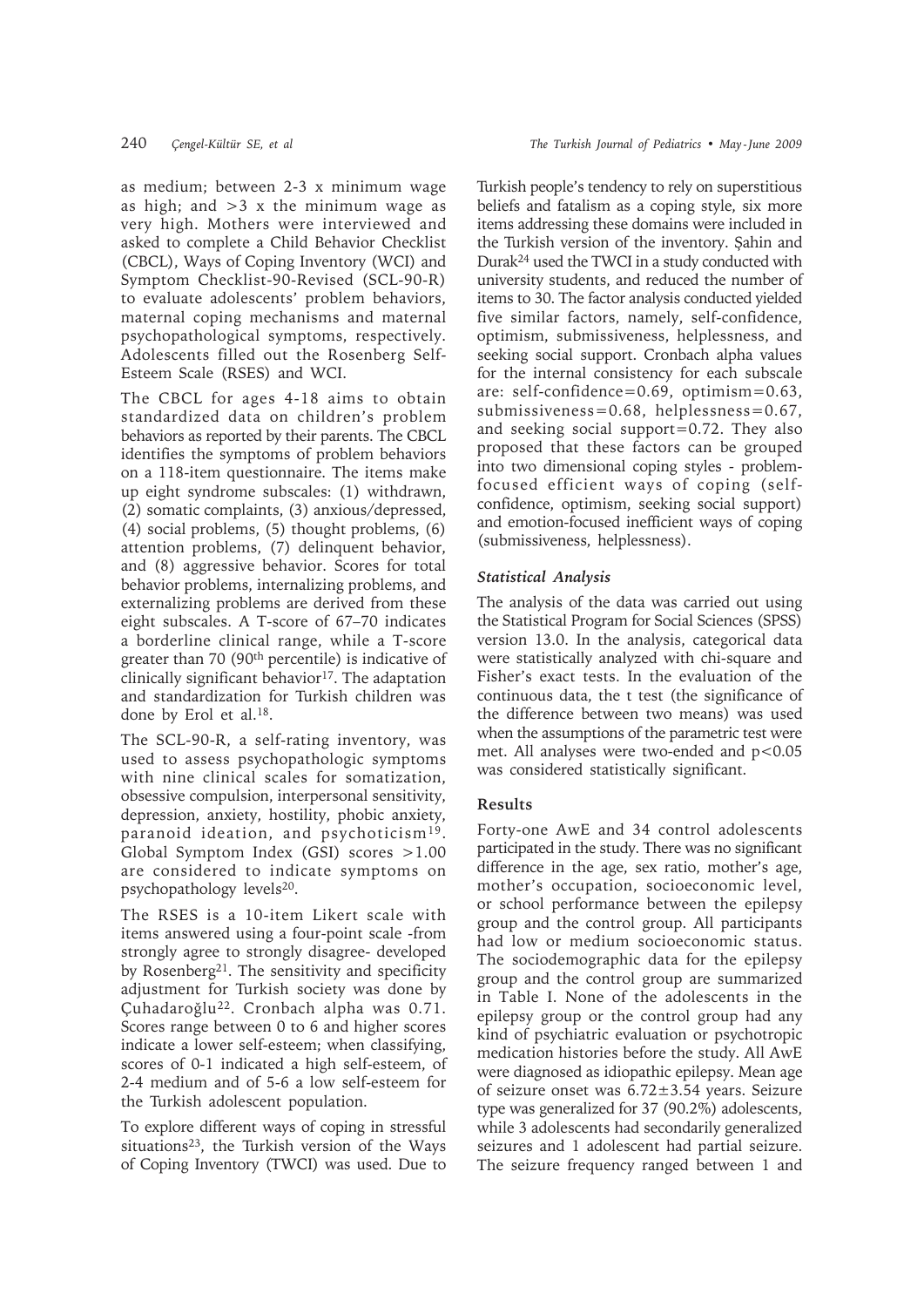|                                                                                      | Epilepsy                                   | Control                                      | Statistics                        | Significance                                       |
|--------------------------------------------------------------------------------------|--------------------------------------------|----------------------------------------------|-----------------------------------|----------------------------------------------------|
| Number                                                                               | 41                                         | 34                                           |                                   |                                                    |
| Age in years (mean $\pm$ SD)<br>Male/Female<br>Mother's age in years (mean $\pm$ SD) | $14 \pm 1.16$<br>24/17<br>$39.62 \pm 6.19$ | $13.9 \pm 1.09$<br>19/15<br>$37.78 \pm 5.17$ | t:0.375<br>$x^2:0.054$<br>t:1.400 | $p=0.708$ (NS)<br>$p=0.817$ (NS)<br>$p=0.166$ (NS) |
| Mother's Education<br>No education<br>Elementary school                              | 7<br>34                                    | 4<br>30                                      | $x^2:0.814$                       | $p=0.367$ (NS)                                     |
| Mother's Occupation<br>Housewife<br>Laborer                                          | 38<br>3                                    | 31<br>3                                      | $x^2:0.041$                       | $p=0.839$ (NS)                                     |
| Socioeconomic Status<br>Medium<br>Low                                                | 21<br>20                                   | 15<br>19                                     | $x^2:1.050$                       | $p=0.306$ (NS)                                     |
| School Performance<br>High<br>Medium<br>Low                                          | 9<br>14<br>18                              | 5<br>17<br>11                                | $x^2:2.285$                       | $p=0.319$ (NS)                                     |

**Table I.** Sociodemographic Profile of the Sample and Characteristics of Adolescents with Epilepsy

SD: Standard deviation. NS: Non-significant.

20-25 (7.23 $\pm$ 5.87 mean) seizures per year and the seizure frequency median was 4 per year. Distribution of seizure frequency within AwE was as follows: 13 had more than 1 seizure per month, 25 had 1-3 seizures per 6 months, and 3 had less than 2 seizures per year. All adolescents in the epilepsy group were on monotherapy. They were given valproate (n: 20), carbamazepine (n: 20), and phenytoin (n: 1).

When the CBCL subtest scores were compared between the two groups, thought problems, attention problems, aggressive behavior, externalizing problems and total problems scores were significantly higher for the epilepsy group (t:2.013 p=0.048; t:3.560 p=0.001; t:2.030 p=0.046; t:2.324 p=0.023; t:2.431 p=0.018). Withdrawn, somatic complaints, anxious/depressed, social problems, delinquent behavior and internalizing problems subtest scores did not differ between the epilepsy and the control group. CBCL scores for both groups are presented in Table II. When boys and girls were compared in both groups, the attention problems subtest scores were found to be significantly higher in the boys in the epilepsy group (t:2.093 p=0.043).

When the CBCL scores were classified as being in the sub-threshold, borderline or clinical range and the two groups were compared again, borderline and clinical range attention

Significance

|                    | Epilepsy | Control | <b>Statistics</b> | Significan |
|--------------------|----------|---------|-------------------|------------|
| Withdrawn          | 60.24    | 56.41   | t:1.881           | $p=0.064$  |
| Somatic complaints | 54.76    | 53.35   | t:0.924           | $p=0.358$  |
| Anxious/depressed  | 63.22    | 60.26   | t:1.582           | $p=0.118$  |

Social problems 59.85 57.65 t:1.174 p=0.244 Thought problems 62.37 58.35 t:2.013 p=0.048 (S) Attention problems 65.17 58.94 t:3.560 p=0.001 (S) Delinquent behavior 56.63 54.15 t:1.615 p=0.111 Aggressive behavior 59.20 55.74 t:2.030 p=0.046 (S) Internalizing problems 61.22 57.24 t:1.891 p=0.063 Externalizing problems 57.71 52.68 t:2.324 p=0.023 (S) Total problems 62.20 57.53 t:2.431 p=0.018 (S)

**Table II.** Child Behavior Checklist Scores

S: Significant.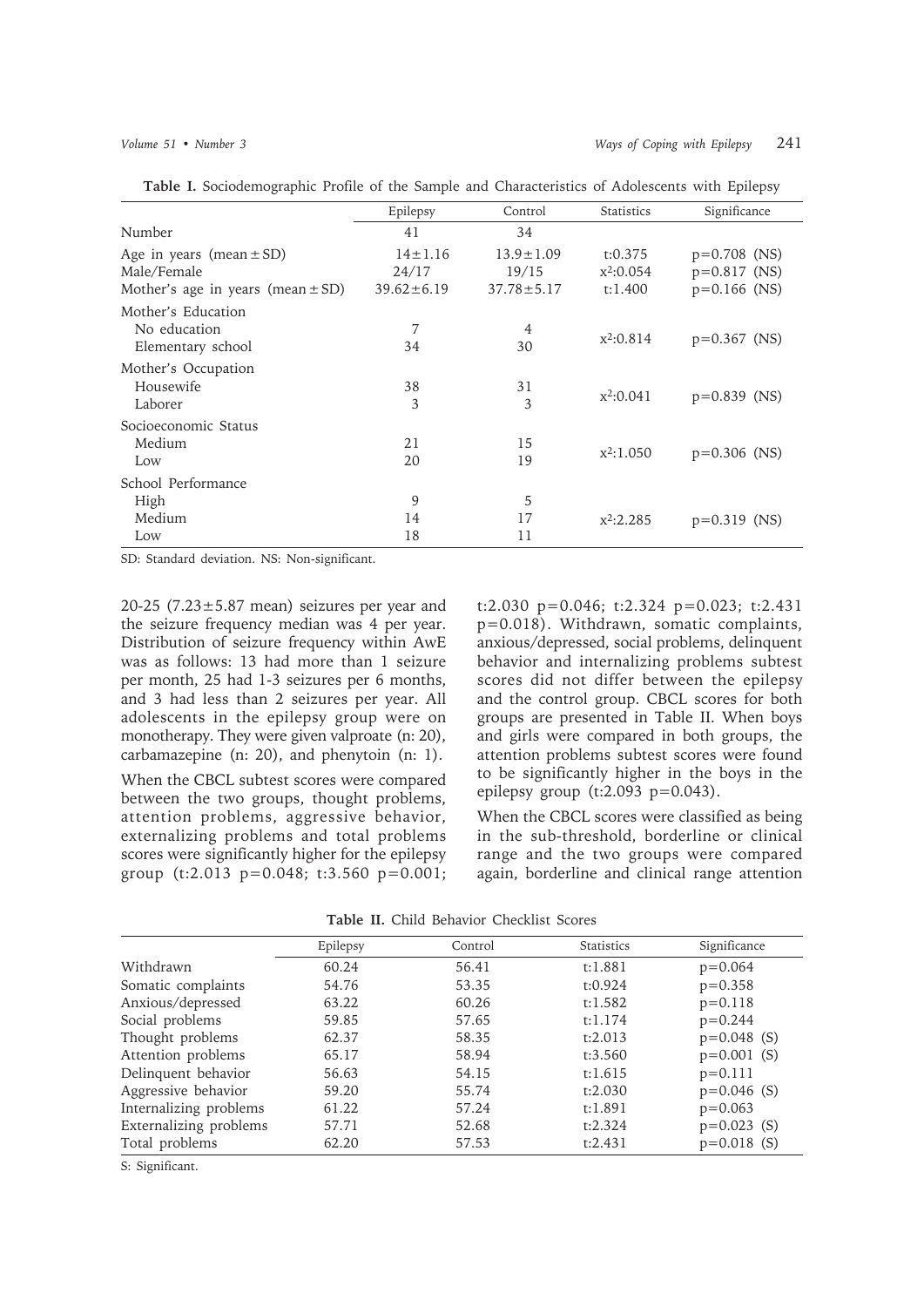problems and total problems were found to be significantly more in the epilepsy group  $(x^2:12.719 \text{ p}=0.002; x^2:6.186 \text{ p}=0.045)$ . The CBCL subtests at clinical level for both groups are given in Table III.

The RSES mean scores for the epilepsy and the control groups were  $2.10 \pm 1.685$  and  $1.62 \pm 1.129$ , respectively. There was no significant difference in the RSES mean scores between the epilepsy and the control group or between the boys and girls in both groups. For self-esteem status, AwE were found to have significantly lower selfesteem when compared with controls  $(x^2:6.143)$ p=0.046). The RSES results for both groups are shown in Table IV. The RSES scores did not differ between the two (low and medium) socioeconomic statuses. When the RSES scores were compared between the three groups allocated according to school performance, adolescents with low school performance had significantly lower RSES scores (F:4.322 p=0.017).

The RSES scores were negatively correlated with social problems, attention problems and total problems subtest scores for both the epilepsy and control groups (r:0.330 p=0.004; r:0.428 p=0.012; r:0.239 p=0.039). In other words, lower self-esteem and social, attention and total problems on the CBCL were mutually related.

When the scores from the TWCI were compared, AwE were found to have lower self-confidence scores and overall lower problem-focused efficient ways of coping scores than the control group (t:3.435 p=0.001; t:3.072 p=0.003). Adolescent girls with epilepsy had the overall lowest scores in self-confidence and problemfocused efficient ways of coping subtests compared to adolescent boys with epilepsy (t:2.465 p=0.018; t:2.139 p=0.039). Table V summarizes the TWCI scores in both groups.

The RSES scores were correlated with problemfocused efficient ways and emotion-focused inefficient ways of coping scores for both the epilepsy and control groups (r:0.402 p<0.001; r:0.425 p<0.001). In other words, lower selfesteem and emotion-focused inefficient coping and higher self-esteem and problem-focused efficient ways of coping scores were associated. Additionally, in the epilepsy group, selfconfidence, optimism, helplessness, and seeking social support scores were correlated with RSES scores (r: 0.416 p<0.001; r:0.248 p=0.032; r: 0.408 p=0.001; r:0.288 p=0.012).

|                        | Epilepsy $(n=41)$<br>$n \ (\%)$ | Control $(n=34)$<br>$n(\%)$ | Statistics   | Significance  |
|------------------------|---------------------------------|-----------------------------|--------------|---------------|
|                        |                                 |                             |              |               |
| Withdrawn              | 6(15)                           | 1(3)                        | $x^2:4.654$  | $p=0.098$     |
| Somatic complaints     | 3(7)                            | 0                           | $x^2:2.945$  | $p=0.229$     |
| Anxious/depressed      | 5(12)                           | 6(18)                       | $x^2:5.889$  | $p = 0.053$   |
| Social problems        | 3(7)                            | $\Omega$                    | $x^2:3.439$  | $p=0.179$     |
| Thought problems       | 7(17)                           | 2(6)                        | $x^2:2.987$  | $p=0.225$     |
| Attention problems     | 10 (24)                         | 2(6)                        | $x^2:12.719$ | $p=0.002$ (S) |
| Delinquent behavior    | 2(5)                            | $\Omega$                    | $x^2:3.234$  | $p=0.199$     |
| Aggressive behavior    | 4(9)                            | 1(3)                        | $x^2:1.401$  | $p=0.496$     |
| Internalizing problems | 18 (44)                         | 11(32)                      | $x^2:5.686$  | $p = 0.058$   |
| Externalizing problems | 8(20)                           | 4(12)                       | $x^2:2.257$  | $p=0.323$     |
| Total problems         | 17 (41)                         | 9(26)                       | $x^2:6.186$  | $p=0.045$ (S) |

**Table III.** Child Behavior Checklist Subtests at Clinical Level

S: Significant.

| Table IV. Rosenberg Self-Esteem Scale Results |  |  |  |
|-----------------------------------------------|--|--|--|
|-----------------------------------------------|--|--|--|

| Self-Esteem | Epilepsy<br>$n(\%)$ | Control<br>$n(\%)$ | <b>Statistics</b> | Significance  |
|-------------|---------------------|--------------------|-------------------|---------------|
| Low         | 6(15%)              |                    |                   |               |
| Medium      | 18 (44\%)           | 14 (41\%)          | $x^2$ : 6.143     | $p=0.046$ (S) |
| High        | $17(41\%)$          | 20 (59%)           |                   |               |

S: Significant.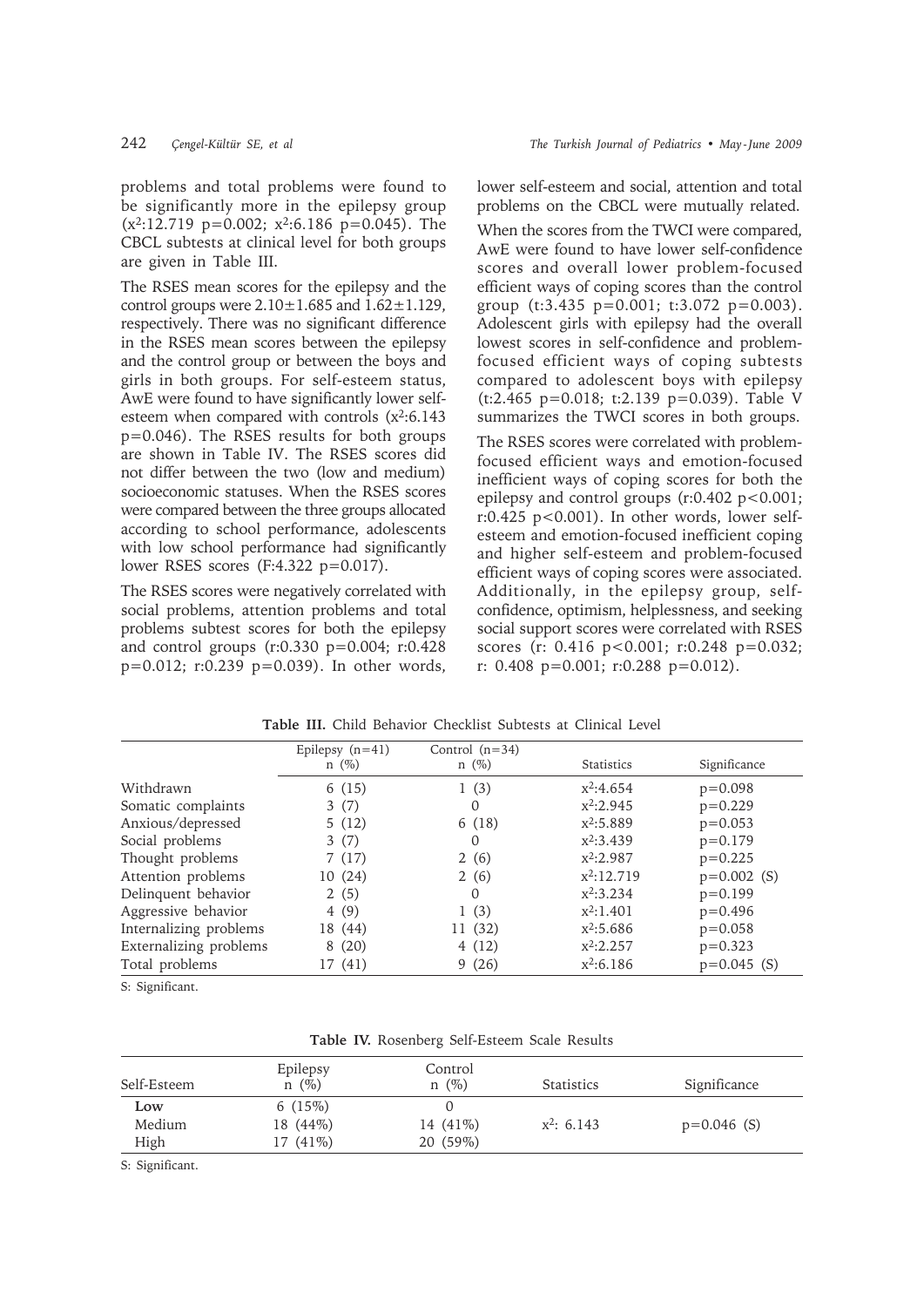|                        | Epilepsy<br>$Mean \pm SD$ | Control<br>$Mean \pm SD$ | <b>Statistics</b> | Significance  |
|------------------------|---------------------------|--------------------------|-------------------|---------------|
| Ways of coping         |                           |                          |                   |               |
| Self-confidence        | $12.98 \pm 4.51$          | $16.06 \pm 2.902$        | t:3.573           | $p=0.001$ (S) |
| Optimism               | $9.68 \pm 3.496$          | $10.76 \pm 2.323$        | t:1.543           | $p=0.127$     |
| Helplessness           | $12.12 \pm 4.190$         | $11.29 \pm 3.865$        | t:0.882           | $p=0.381$     |
| Submissiveness         | $6.76 \pm 4.176$          | $6.50 \pm 4.216$         | t:0.263           | $p=0.793$     |
| Seeking social support | $5.73 \pm 2.802$          | $6.65 \pm 1.937$         | t:1.611           | $p=0.111$     |
| Problem-focused coping | $28.39 \pm 8.29$          | $33.47 \pm 5.38$         | t:3.193           | $p=0.002$ (S) |
| Emotion-focused coping | $18.87 \pm 6.62$          | $17.79 \pm 7.36$         | t:0.671           | $p=0.505$     |

**Table V.** Adolescents' Scores on the Turkish Version of the Ways of Coping Inventory

SD: Standard deviation. S: Significant.

The total problems subtest scores on the CBCL and problem-focused efficient ways of coping scores on the TWCI were inversely correlated; adolescents with higher scores for total problem behaviors, also had lower scores for problem-focused efficient ways of coping  $(r:0.246 \text{ p}=0.033)$ .

There was no significant difference in the GSI in the SCL-90-R completed by the mothers between the two groups (Table VI). Four (12%) mothers from the control and 6 (15%) mothers from the epilepsy group had GSI >1 as a measure of psychopathology in the SCL-90-R. When the mothers' GSI scores and the adolescents' CBCL scores were correlated for the epilepsy and the control groups separately, none of the subtest scores on the CBCL in the control group were associated with the mothers' GSI scores. For the epilepsy group, the mothers' GSI scores were correlated with anxious/depressed, attention problems, delinquent behavior, aggressive behavior, external problems, and total problems scores (r:0.315 p=0.042; r:0.323 p=0.039; r:0.464 p=0.002; r:0.411 p=0.008; r:0.487 p=0.001; r:0.446 p=0.003).

The mothers' coping profiles did not show a significant difference between the epilepsy group and the control group (Table VI). The mothers' coping profiles were not found to be correlated with the adolescents'. The mothers' emotion-focused inefficient ways of coping scores were correlated with GSI scores on SCL-90-R in the epilepsy group but not in the control group  $(r: 0.725 \text{ p} < 0.001)$ .

No significant relationship was found between seizure frequency, duration of the illness, antiepileptic medication used and the CBCL, RSES or TWCI scores. Seizure types were not analyzed due to insufficient number of AwE in distribution; 90.2% (n=37) of the adolescents had generalized seizures.

| Sof of bymptom cheeking so received |                           |                          |            |              |  |
|-------------------------------------|---------------------------|--------------------------|------------|--------------|--|
|                                     | Epilepsy<br>$Mean \pm SD$ | Control<br>Mean $\pm$ SD | Statistics | Significance |  |
| Ways of coping                      |                           |                          |            |              |  |
| Self-confidence                     | $13.90 \pm 4.603$         | $14.91 \pm 4.166$        | t:0.986    | $p = 0.327$  |  |
| Optimism                            | $9.41 \pm 3.194$          | $10.35 \pm 2.806$        | t:1.338    | $p=0.185$    |  |
| Helplessness                        | $13.00 \pm 4.791$         | $11.06 \pm 4.709$        | t:1.338    | $p=0.185$    |  |
| Submissiveness                      | $9.02 \pm 4.168$          | $8.71 \pm 3.974$         | t:0.336    | $p=0.738$    |  |
| Seeking social support              | $6.32 \pm 2.815$          | $6.59 \pm 1.95$          | t:0.474    | $p = 0.637$  |  |
| Problem-focused coping              | $29.63 \pm 8.51$          | $31.85 \pm 6.57$         | t:1.243    | $p=0.218$    |  |
| Emotion-focused coping              | $22.02 \pm 7.99$          | $19.76 \pm 7.22$         | t:1.272    | $p=0.207$    |  |
| GSI on SCL-90-R                     | $1.02 \pm 0.714$          | $0.86 \pm 0.55$          | t:1.060    | $p = 0.293$  |  |

**Table VI.** Mothers' Scores on the Turkish Version of the Ways of Coping Inventory and GSI of Symptom Checklist-90-Revised

SD: Standard deviation. GSI: Global Symptom Index.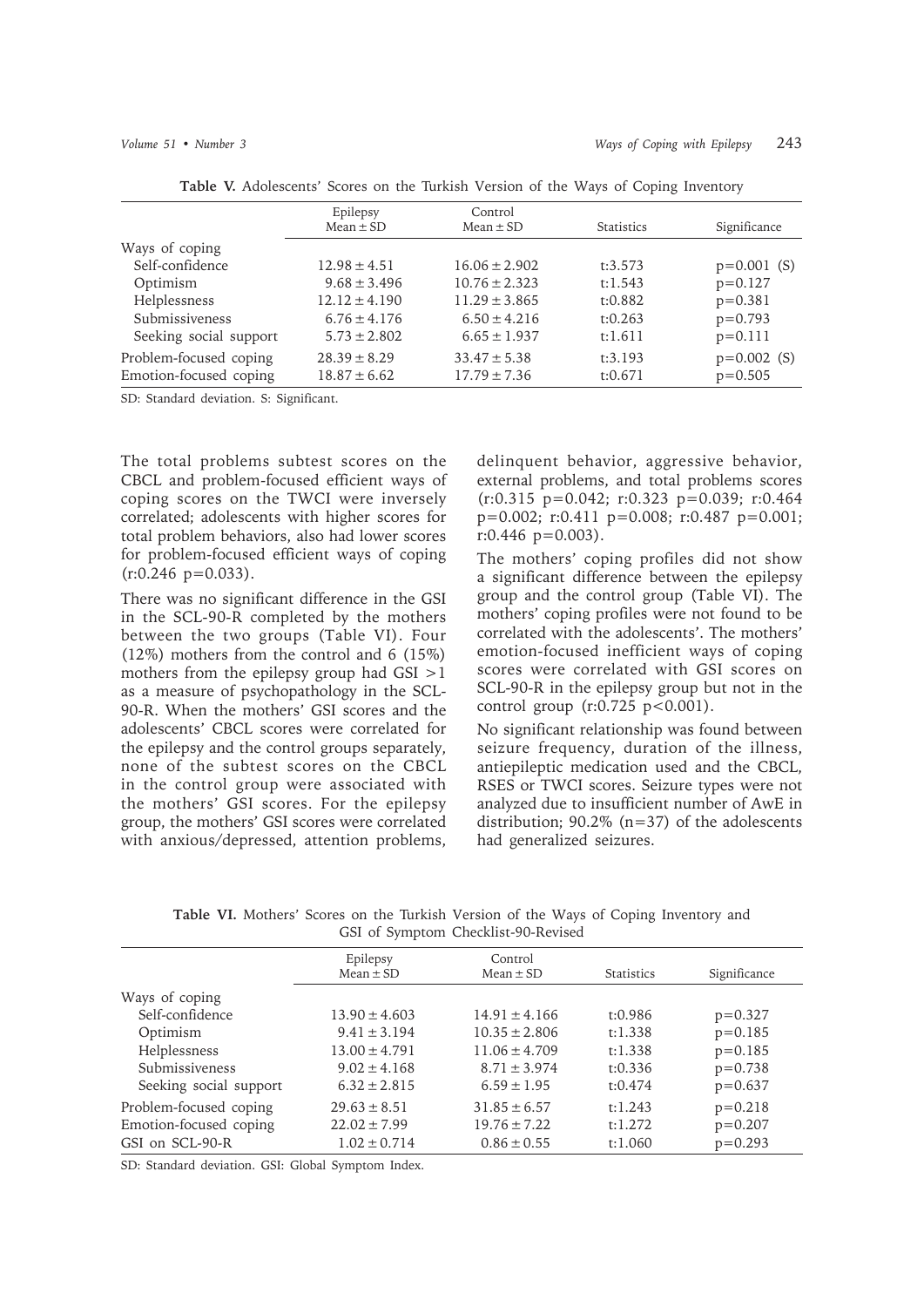# **Discussion**

Adolescents with epilepsy are a unique group with an episodic but chronic illness during a critical developmental stage of their lives. Even though it is accompanied by these unique features, AwE have not been sufficiently studied and are not well understood in terms of their coping strategies and related risk. Furthermore, the literature on the coping strategies of AwE and their relationship to maternal coping and psychopathology is scant. In this study, we observed that AwE have higher levels of parentreported psychopathology, lower self-esteem and use less self-confident and problem-focused ways of coping in comparison to healthy adolescents. The coping strategies of AwE and healthy adolescents were not correlated with maternal coping strategies. Problem-focused ways of coping, higher self-esteem and lower levels of parent-reported psychopathology are associated. It is thought that these findings will be important in planning interventions aimed to support self-esteem and to improve coping resources as a preventive approach in adolescents.

The prevalence of psychiatric problems among AwE according to the total problem scores as assessed by the CBCL was 41%, a result similar to previous studies<sup>4</sup>. Of these, thought problems, attention problems, aggressive behavior, externalizing problems, total problem scores, and at the clinical level, attention problems in particular (24%), were found to be significantly higher in AwE. In studies of mental health problems associated with epilepsy, it is seen that the CBCL is widely used and accepted as a valid and reliable instrument25. In a meta-analysis of studies that mostly used the CBCL, both externalizing and internalizing problems were found to be higher in children with epilepsy. It was also found that attention problems, thought problems and social problems are relatively specific to epilepsy26. Similarly, in our study, attention and thought problem scores were found to be higher. Of the subtests of the CBCL, only the attention and total problems subtests achieved a significant level within the clinical range. Our result indicating increased attention problems at the clinical level in AwE was also consistent with the literature<sup>26</sup>. This result can be related to the cognitive impairment associated with epilepsy. It is widely recognized

that the risk of cognitive impairment increases in patients with epilepsy due to an underlying brain dysfunction $4,27$ . This is also a significant problem when patients' perceptions about epilepsy are considered. The most influential adverse effect of epilepsy in the life of patients is reported as cognitive impairments, including attention problems28. Although a high level of attention problems were reported by mothers, we observed that none of the AwE had had any kind of psychiatric evaluation or psychotropic medication before the study. It is an important finding of the study that although adolescents do not get help for their attention problems, these problems may have a disturbing impact on their lives and should be evaluated carefully. Unlike most studies in the literature, in the present study, the internalizing problem scores did not differ significantly between groups, and the statistical significance of the anxious/depressed subtest and internalizing problems at a clinical level were close to being statistically significant (Table III). Nevertheless, similar to our result, Baker et al.<sup>7</sup> reported non-significant results for total scores, negative mood subscale, ineffectiveness and negative self-esteem on the Children's Depression Inventory and the Birleson Depression Scale in AwE when compared to healthy controls. It is possible that internalizing problems were overlooked in our study as they were only evaluated based on the mothers' reports. In the literature, it has been shown that the parent-child agreement on difficulties is very low by CBCL reports<sup>29</sup>. In a meta analysis investigating psychopathology in children and AwE, the effect sizes for externalizing problems were found to be larger for parentand teacher-reported problems and the effect sizes for internalizing problems were found to be larger when self-reported by children and AwE, which are considered to be more accurate indicators of internalizing problems<sup>11</sup>. The adolescents' own reports about their inner world and emotions could yield different results for internalizing problems in a larger group of AwE. Furthermore, as a plausible explanation, it is also possible that mothers report their children as psychiatrically well because they perceive the symptoms of depression or anxiety as non-psychiatric problems that emerge as an expected outcome of their children's chronic illness. Another aspect is that many depressed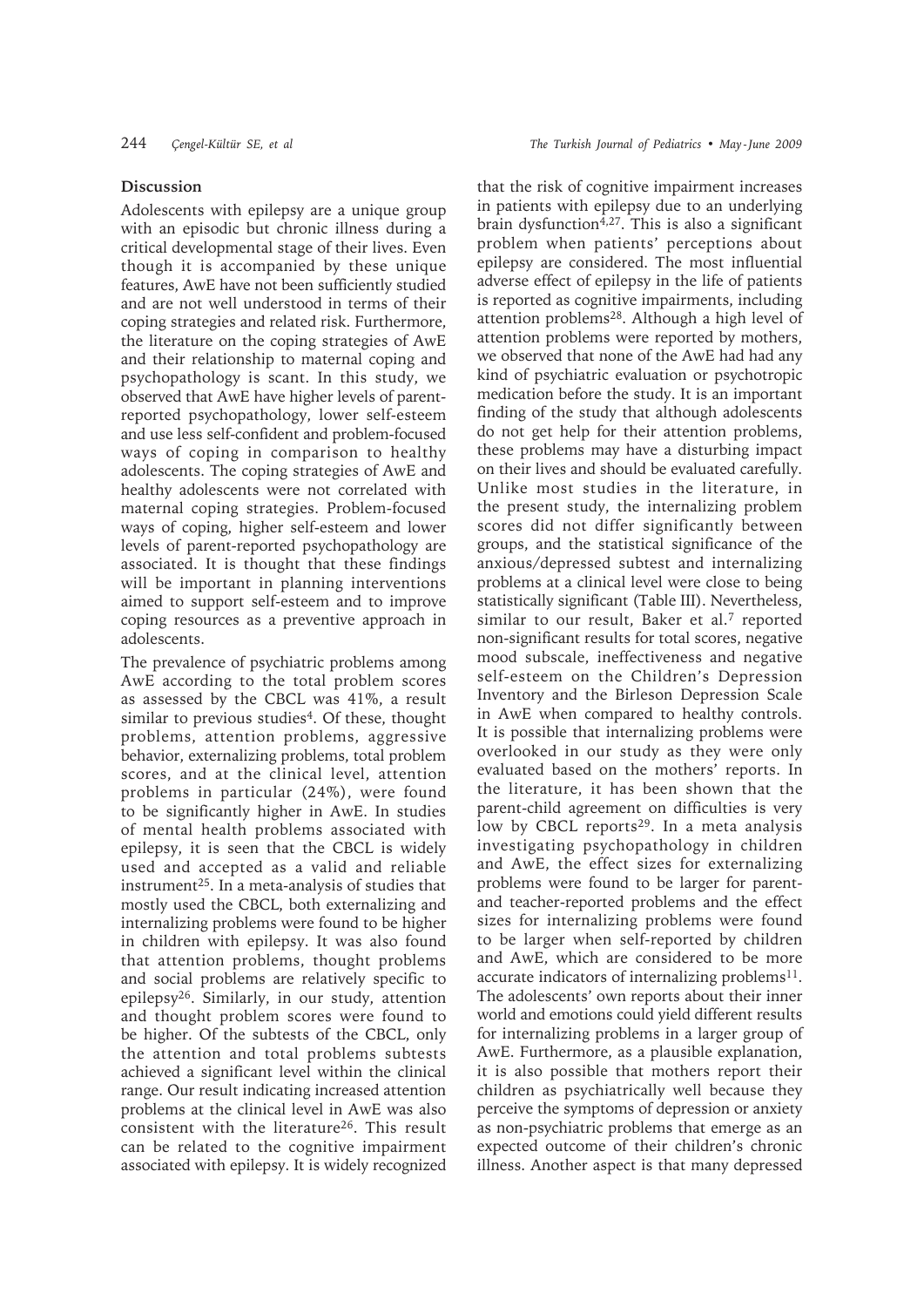epileptic patients do not have a classic major depression and rather have a diagnosis of "depression not otherwise specified"; therefore, as mentioned in the literature, the standard screening tools for depression may prove inadequate in epilepsy10.

Low self-esteem was prevalent in AwE. Studies show that children with epilepsy have lower self- esteem when compared to healthy controls7,30,31. Adolescents in our study group had frequent seizures (92% had 2 or more seizures during the preceding year), and these frequent seizures and higher attention problems may have adversely influenced self-esteem. It has been found that attention problems, their associated learning problems and the epilepsy itself disrupt the patients' sense of control and competence7,32,33. In clinical practice, it is very important to evaluate self-esteem in adolescents because self-esteem plays a critical role in identity formation during this developmental stage. Physicians may have to work to overcome the possibility of adolescents identifying with the identity of being ill. Early therapeutic interventions to address attention problems may also affect self-esteem positively.

This study investigated coping strategies as an important and insufficiently studied factor related to adolescents' psychosocial well-being in the case of epilepsy. Coping has been found to be most effective when it combines a variety of different strategies<sup>34</sup>. Both emotion-regulating and problem- solving coping strategies are used in almost all stressful situations<sup>35</sup>. In our study, we observed that AwE, in particular girls in this group, have lower self-confidence and lower overall problem-focused ways of coping scores. This finding suggests that AwE's coping is not effective because they use less problemfocused coping strategies. It is not suitable to generalize and use the findings from studies of adults for adolescents but we were not able to find research on coping strategies of AwE with which we could compare our results. Yet studies showed similar findings, that adults with epilepsy had fewer active ways of coping, which was found to be linked to poor psychosocial outcomes<sup>36-38</sup>. Problem- focused coping is defined by responses such as seeking information, generating possible solutions to a problem, and taking actions to change the circumstances that are creating stress. These coping strategies require the active involvement

of the adolescent with the problem, and it is possible that AwE generalize uncontrollability for most life events due to the unpredictable nature of epilepsy, the loss of control of his/her body due to medical treatments and the impact of the illness itself on their lives. In our study group, adolescents experiencing frequent and generalized seizures may have an increased sense of uncontrollability over their life. We also found that lower self-esteem and more emotion-focused coping and higher self-esteem, lower overall psychopathology and more problem-focused coping scores were correlated in both the epilepsy and the control group. In addition, in the epilepsy group, lower self-esteem and helplessness and a higher self-esteem and self-confidence, optimism and seeking social support scores were correlated. The lack of literature on adolescents' coping with epilepsy could be related to problems in the conceptualization and measurement of coping in young people; however, the nature of the stressors and the correlation of the strategies used for coping in AwE remain to be identified. Our findings suggest that enhancing the problem-focused coping strategies of adolescents may play a crucial role in the psychosocial well-being of AwE.

A sex difference was observed for attention problem scores and ways of coping with stress. Attention problems were more frequent in boys in our study. Sex was found to be an inconsistent predictor of attention problems in children with epilepsy<sup>9</sup>. Further studies are required to evaluate and explain the etiological relevance of sex differences in attention problems and epilepsy. In terms of coping strategies, we found that girls had the lowest scores for self-confidence and used less problem-focused efficient ways of coping when compared to adolescent boys with epilepsy. It may be possible to propose a hypothesis related to coping strategies and sex with a larger group of AwE. We can only speculate about the need to research a possible tendency towards anxiety and depression in girls with epilepsy that may be related to inefficient ways of coping with stress.

There was no significant difference between the two groups in the GSI in the SCL-90- R completed by the mothers. The mothers' GSI scores were correlated with adolescents' anxious/depressed, attention problems, delinquent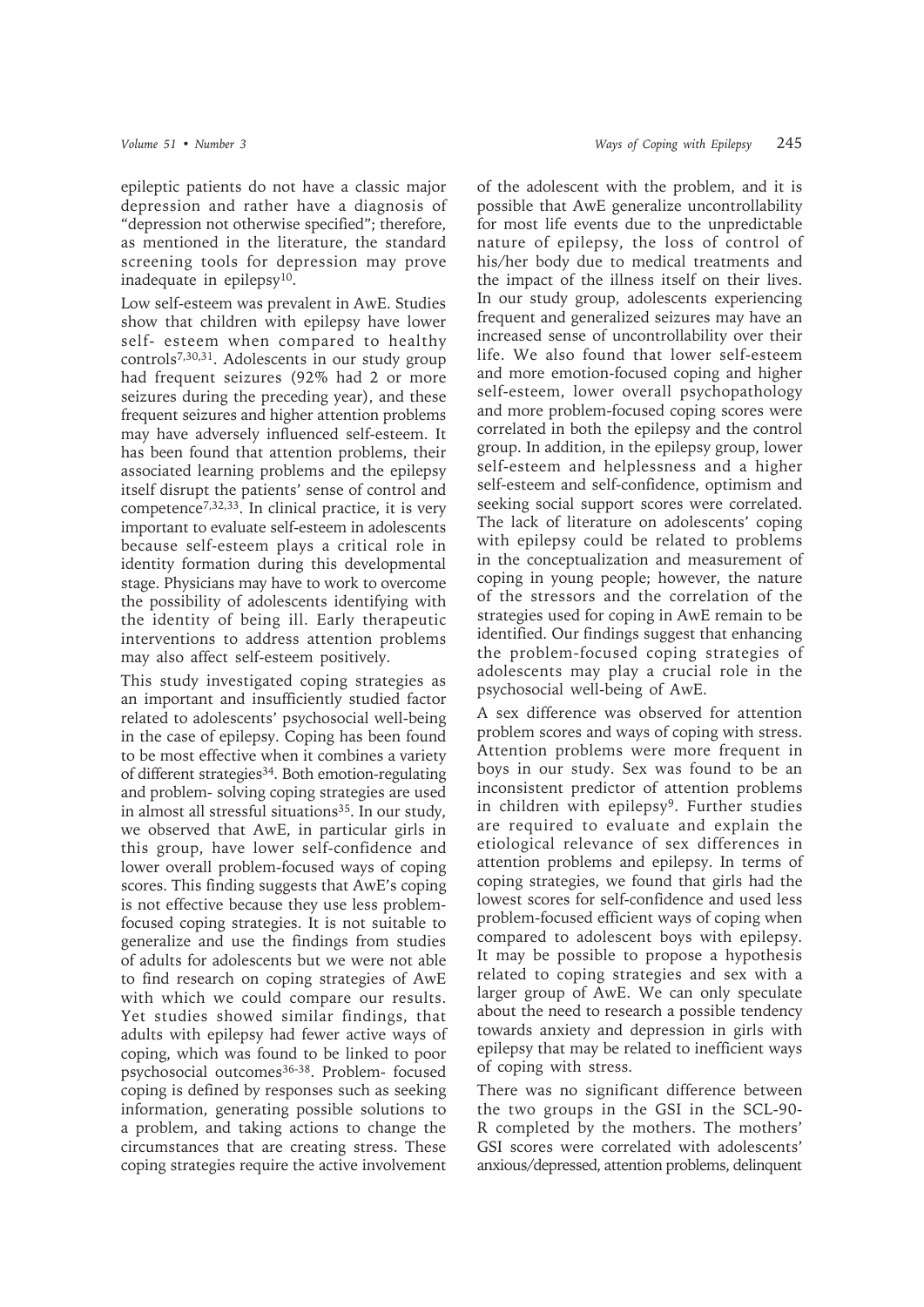behavior, aggressive behavior, external problems and total problems scores in the epilepsy group. Maternal and adolescent psychopathology appears to be more closely related in the epilepsy group. There is a need to explore maternal factors in a larger group of AwE. Mothers' coping profiles did not indicate a significant difference in the epilepsy and the control group and did not correlate with the adolescents' ways of coping. In this study, we found no relationship between maternal coping strategies and that of the adolescents as we hypothesized. This may be explained by either the separation-individuation process of adolescence or the exclusion of the fathers' coping strategies and other familial factors that could be crucial. The mothers of children with epilepsy were found to have good adaptation and a similar level of psychiatric morbidity on self-report rating scales<sup>39-42</sup>. In our culture, the mothers' psychological well-being may be explained by the presence of social support from their relatives. This may protect them from depression and/or anxiety disorders. A parent's role in modeling appropriate coping behavior, providing comfort, nurturing, and providing a sense of physical safety in case of trauma is well known<sup>43</sup>. Family factors impacting the resilience of AwE should be evaluated in future studies.

The major limitations of this study are not using self-report instruments to evaluate the adolescents' own perceptions of their psychological well-being, not having a structured evaluation for intelligence level, and not using structured clinical interviews to determine the psychopathology. In addition, other limitations include having a small sample size, having patients from only the low and medium socioeconomic status categories, not including familial functioning and parenting in the evaluation, and not including the fathers' ways of coping and psychiatric evaluation. Despite its limitations, this study provides a valuable longitudinal perspective on adaptive functioning in AwE. The findings have shown that AwE have significant parent-reported attention problems, low self-esteem and fewer problem-focused coping strategies, and it is suggested that all of these may have a detrimental effect on an adolescent's social development. The data from this study also suggest that interventions that help adolescents develop more resources for

coping with stress may mitigate some of the problems regarding adaptive functioning that are common in this group of children.

In conclusion, our study determined significant attention problems and differences in ways of coping in AwE compared to healthy adolescents. Physicians dealing with AwE should carefully evaluate them with respect to psychiatric problems including attention disorders, depressive symptoms and anxiety, which are clinically interrelated symptoms, as possible risk factors for future difficulties. Research on adolescents coping with epilepsy and their strategies and the effects of interventions aiming to support adolescents' coping and self-esteem is scant and needs to be explored. We hope that results of this study will enlighten future studies on coping with epilepsy during adolescence and its relationship to psychopathology. In addition, we hope that the results will also enrich the literature on the points raised, including coping strategies to be improved that could lead to interventions specifically directed to adolescents.

#### **REFERENCES**

- 1. Marin S. The impact of epilepsy on the adolescent adolescent. MCN Am J Matern Child Nurs 2005; 30: 321-326.
- 2. Admi H, Shaham B. Living with epilepsy: ordinary people coping with extraordinary situations. Qual Health Res 2007; 17: 1178-1187.
- 3. MacLeod JS, Austin JK. Stigma in the lives of adolescents with epilepsy: a review of the literature. Epilepsy Behav 2003; 4: 112-117.
- 4. Davies S, Heyman I, Goodman R. A population survey of mental health problems in children with epilepsy. Dev Med Child Neurol 2003; 45: 292-295.
- 5. Abraham A, Silber TJ, Lyon M. Psychosocial aspects of chronic illness in adolescence. Indian J Pediatr 1999; 66: 447-453.
- 6. Lossius MI, Clench-Aas J, Van Roy B, Mowinckel P, Gjerstad L. Psychiatric symptoms in adolescents with epilepsy in junior high school in Norway: a population survey. Epilepsy Behav 2006; 9: 286-292.
- 7. Baker GA, Spector S, McGrath Y, Soteriou H. Impact of epilepsy in adolescence: a UK controlled study. Epilepsy Behav 2005; 6: 556-562.
- 8. Rodenburg R, Marie Meijer A, Dekovic M, Aldenkamp AP. Family predictors of psychopathology in children with epilepsy. Epilepsia 2006; 47: 601-614.
- 9. Plioplys S, Dunn DW, Caplan R. 10-year research update review: psychiatric problems in children with epilepsy. J Am Acad Child Adolesc Psychiatry 2007; 46: 1389-1402.